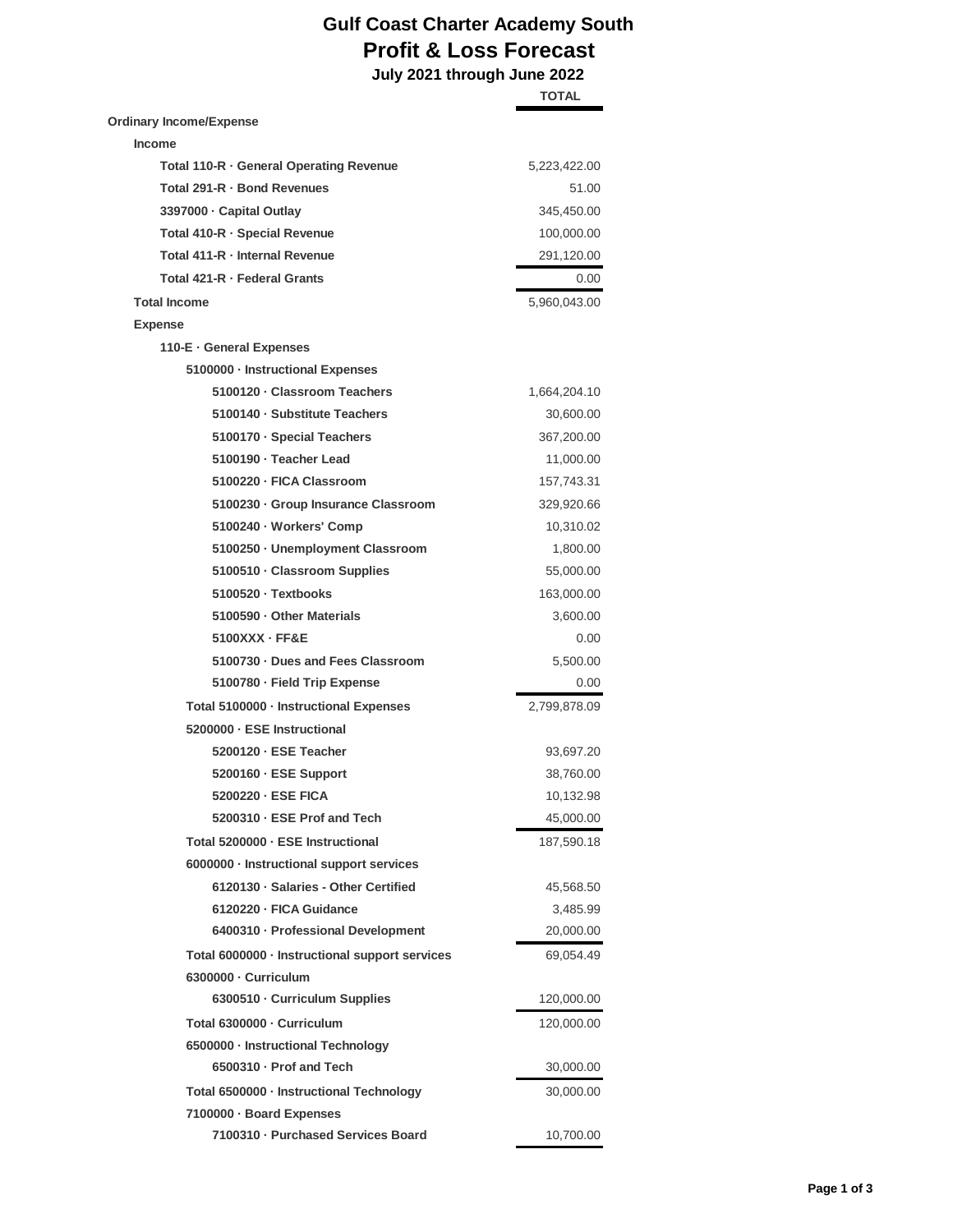## **Gulf Coast Charter Academy South Profit & Loss Forecast**

 **July 2021 through June 2022 TOTAL**

| Total 7100000 - Board Expenses<br>7300000 · Administrative Expenses | 10,700.00    |
|---------------------------------------------------------------------|--------------|
| 7300110 · Admin Salaries                                            | 415,185.50   |
| 7300220 - FICA Admin                                                | 31,761.69    |
| 7300310 · Prof and Tech Admin                                       | 10,000.00    |
| 7300330 · Travel Admin                                              | 0.00         |
| 7300510 · Office Supplies                                           | 36,000.00    |
| 7300590 · Other Supplies Admin                                      | 15,500.00    |
| 7300730 · Dues and Subscriptions Admin                              | 12,750.00    |
| 7300641 - FF&E                                                      | 10,000.00    |
| 7300790 - Misc Expenses                                             | 7,600.00     |
| Total 7300000 - Administrative Expenses                             | 538,797.19   |
| 7500000 · Fiscal Services                                           |              |
| 7500310 · Prof and Tech Services                                    | 65,800.00    |
| 7500315 · Management Services                                       | 834,406.02   |
| 7500335 · Consulting                                                | 0.00         |
| 7500390 · District Admin Fee                                        | 99,229.14    |
| 7500730 · Dues and Fees Fiscal Services                             | 2,400.00     |
| Total 7500000 - Fiscal Services                                     | 1,001,835.16 |
| 7700000 · Information Services                                      |              |
| 7720310 - Prof and Tech Info Services                               | 20,000.00    |
| 7720390 - Purchased Services                                        | 25,200.00    |
| Total 7700000 - Information Services                                | 45,200.00    |
| 7800000 · Transportation Services                                   |              |
| 7800160 - Bus Driver                                                | 33,048.00    |
| 7800220 - FICA Bus                                                  | 2,528.17     |
| 7800350 · Repairs and Maintenance Bus                               | 3,000.00     |
| 7800XXX · Bus Purchase                                              | 0.00         |
| 7800450 · Energy Services                                           | 8,000.00     |
| 7800730 · Dues and Fees Bus                                         | 8,000.00     |
| Total 7800000 · Transportation Services                             | 54,576.17    |
| 7900000 · Operation of Plant                                        |              |
| 7900160 · Other Support Ops                                         | 83,603.54    |
| 7900220 · FICA Ops                                                  | 6,395.67     |
| 7900320 · Insurance and Bond Premiums                               | 79,572.00    |
| 7900350 · Repairs and Maintenance Ops                               | 57,500.00    |
| 7900351 - Misc Maintenance                                          | 750.00       |
| 7900360 - Rentals                                                   | 30,000.00    |
| 7900370 · Communications                                            | 6,000.00     |
| 7900380 - Utilities                                                 | 18,000.00    |
| 7900390 - Purchased Services                                        | 45,600.00    |
| 7900430 - Electricity                                               | 48,000.00    |
| 7900590 · Other Materials Ops                                       | 21,600.00    |
| 7900XXX · Capitalized Improvements                                  | 150,000.00   |
| 7900730 · Dues and Fees Ops                                         | 1,000.00     |
| Total 7900000 · Operation of Plant                                  | 548,021.21   |